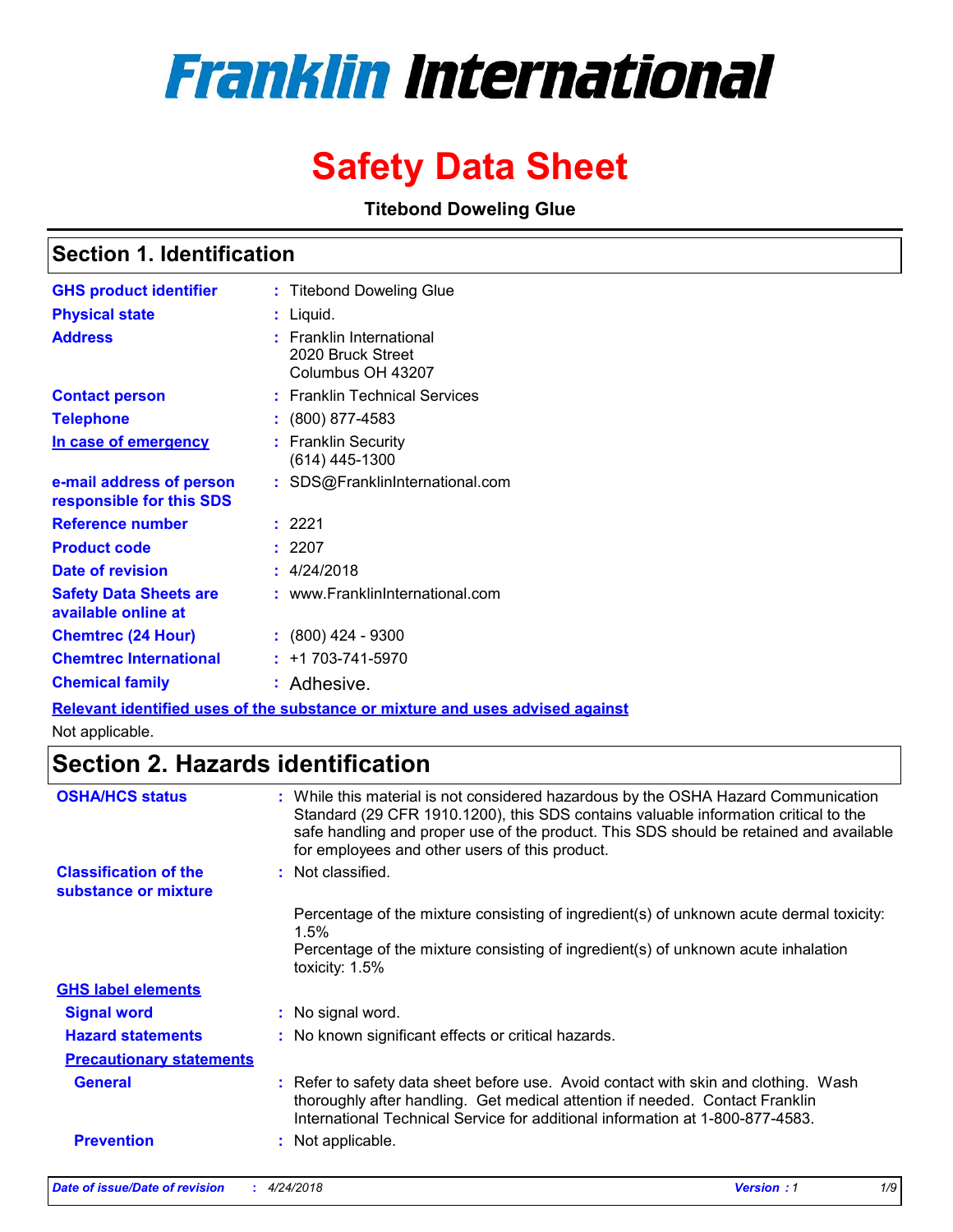## **Section 2. Hazards identification**

| г<br>יי |
|---------|
|         |

**:** Not applicable.

**Storage :** Not applicable.

**Disposal :** Not applicable.

**:** None known.

**Hazards not otherwise** 

**classified**

## **Section 3. Composition/information on ingredients**

### **Substance/mixture :** Mixture

Any concentration shown as a range is to protect confidentiality or is due to batch variation.

**There are no ingredients present which, within the current knowledge of the supplier and in the concentrations applicable, are classified as hazardous to health or the environment and hence require reporting in this section. Occupational exposure limits, if available, are listed in Section 8.**

## **Section 4. First aid measures**

#### Wash out mouth with water. Remove victim to fresh air and keep at rest in a position comfortable for breathing. If material has been swallowed and the exposed person is conscious, give small quantities of water to drink. Do not induce vomiting unless directed to do so by medical personnel. Get medical attention if needed. **:** Immediately flush eyes with plenty of water, occasionally lifting the upper and lower eyelids. Check for and remove any contact lenses. Get medical attention if irritation occurs. Flush contaminated skin with plenty of water. Remove contaminated clothing and **:** shoes. Get medical attention if needed. Remove victim to fresh air and keep at rest in a position comfortable for breathing. Get **:** medical attention if needed. **Eye contact Skin contact Inhalation Ingestion : Protection of first-aiders :** No action shall be taken involving any personal risk or without suitable training. **Notes to physician <b>:** Treat symptomatically. Contact poison treatment specialist immediately if large quantities have been ingested or inhaled. **Description of necessary first aid measures Specific treatments :** No specific treatment. **Most important symptoms/effects, acute and delayed Inhalation :** No known significant effects or critical hazards. **Ingestion :** No known significant effects or critical hazards. **Skin contact :** No known significant effects or critical hazards. **Eye contact :** This product may irritate eyes upon contact. **Over-exposure signs/symptoms Skin contact Ingestion Inhalation :** No specific data. No specific data. **:** No specific data. **: Eye contact :** No specific data. **Potential acute health effects See toxicological information (Section 11) Indication of immediate medical attention and special treatment needed, if necessary**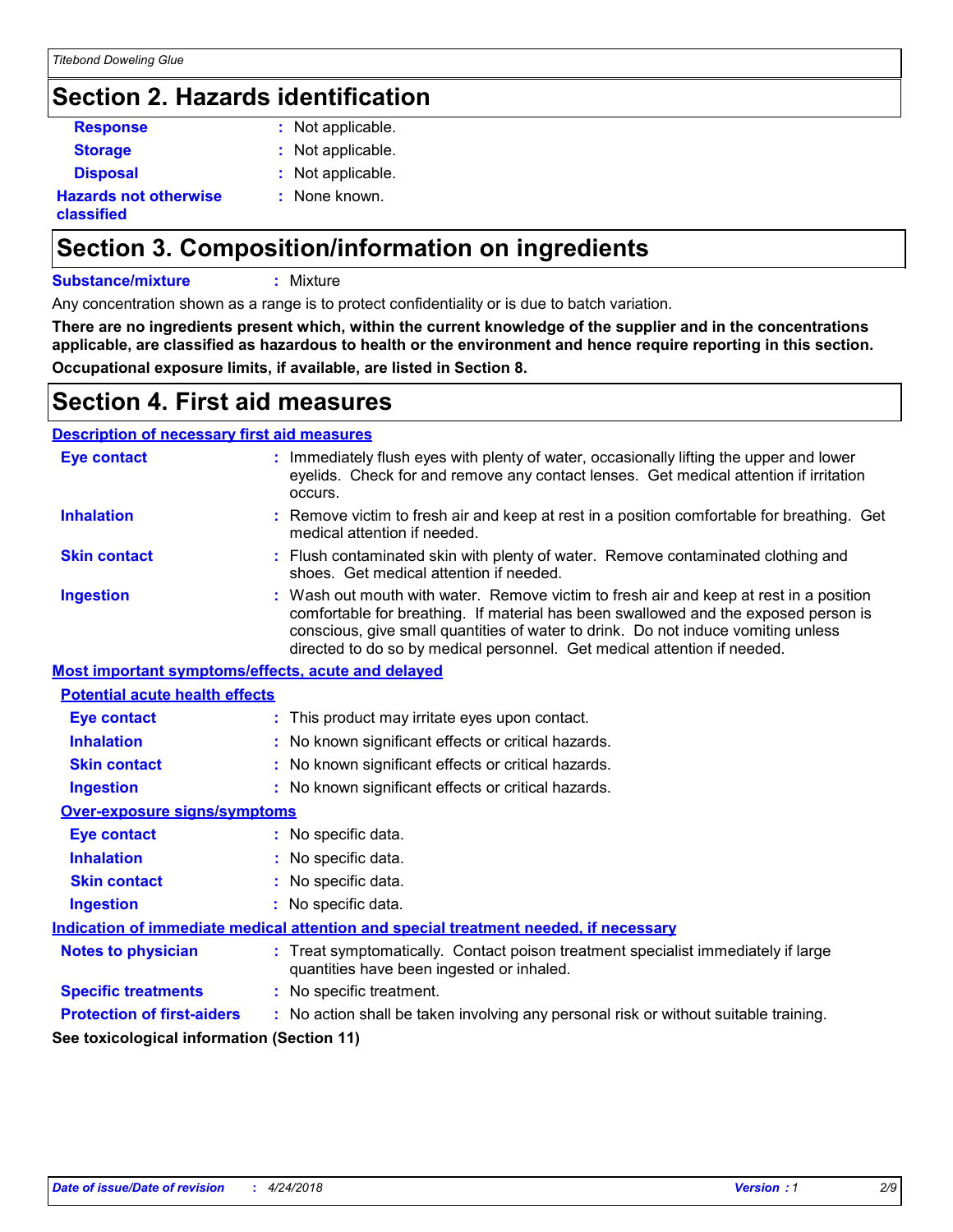## **Section 5. Fire-fighting measures**

| <b>Extinguishing media</b>                               |                                                                                                                                                                                                     |
|----------------------------------------------------------|-----------------------------------------------------------------------------------------------------------------------------------------------------------------------------------------------------|
| <b>Suitable extinguishing</b><br>media                   | : Use an extinguishing agent suitable for the surrounding fire.                                                                                                                                     |
| <b>Unsuitable extinguishing</b><br>media                 | : None known.                                                                                                                                                                                       |
| <b>Specific hazards arising</b><br>from the chemical     | : In a fire or if heated, a pressure increase will occur and the container may burst.                                                                                                               |
| <b>Hazardous thermal</b><br>decomposition products       | Decomposition products may include the following materials:<br>carbon dioxide<br>carbon monoxide                                                                                                    |
| <b>Special protective actions</b><br>for fire-fighters   | : Promptly isolate the scene by removing all persons from the vicinity of the incident if<br>there is a fire. No action shall be taken involving any personal risk or without suitable<br>training. |
| <b>Special protective</b><br>equipment for fire-fighters | : Fire-fighters should wear appropriate protective equipment and self-contained breathing<br>apparatus (SCBA) with a full face-piece operated in positive pressure mode.                            |

## **Section 6. Accidental release measures**

| <b>Personal precautions, protective equipment and emergency procedures</b> |  |                                                                                                                                                                                                                                                                                                                                                                                                                                                                                                                                                                                            |  |
|----------------------------------------------------------------------------|--|--------------------------------------------------------------------------------------------------------------------------------------------------------------------------------------------------------------------------------------------------------------------------------------------------------------------------------------------------------------------------------------------------------------------------------------------------------------------------------------------------------------------------------------------------------------------------------------------|--|
| For non-emergency<br>personnel                                             |  | : No action shall be taken involving any personal risk or without suitable training.<br>Evacuate surrounding areas. Keep unnecessary and unprotected personnel from<br>entering. Do not touch or walk through spilled material. Put on appropriate personal<br>protective equipment.                                                                                                                                                                                                                                                                                                       |  |
|                                                                            |  | For emergency responders : If specialized clothing is required to deal with the spillage, take note of any information in<br>Section 8 on suitable and unsuitable materials. See also the information in "For non-<br>emergency personnel".                                                                                                                                                                                                                                                                                                                                                |  |
| <b>Environmental precautions</b>                                           |  | : Avoid dispersal of spilled material and runoff and contact with soil, waterways, drains<br>and sewers. Inform the relevant authorities if the product has caused environmental<br>pollution (sewers, waterways, soil or air).                                                                                                                                                                                                                                                                                                                                                            |  |
| <b>Methods and materials for containment and cleaning up</b>               |  |                                                                                                                                                                                                                                                                                                                                                                                                                                                                                                                                                                                            |  |
| <b>Small spill</b>                                                         |  | : Stop leak if without risk. Move containers from spill area. Dilute with water and mop up<br>if water-soluble. Alternatively, or if water-insoluble, absorb with an inert dry material and<br>place in an appropriate waste disposal container. Dispose of via a licensed waste<br>disposal contractor.                                                                                                                                                                                                                                                                                   |  |
| <b>Large spill</b>                                                         |  | : Stop leak if without risk. Move containers from spill area. Prevent entry into sewers,<br>water courses, basements or confined areas. Wash spillages into an effluent treatment<br>plant or proceed as follows. Contain and collect spillage with non-combustible,<br>absorbent material e.g. sand, earth, vermiculite or diatomaceous earth and place in<br>container for disposal according to local regulations (see Section 13). Dispose of via a<br>licensed waste disposal contractor. Note: see Section 1 for emergency contact<br>information and Section 13 for waste disposal. |  |

## **Section 7. Handling and storage**

### **Precautions for safe handling**

| <b>Protective measures</b>                       | : Put on appropriate personal protective equipment (see Section 8).                                                                                                                                                                                                                                                                                           |
|--------------------------------------------------|---------------------------------------------------------------------------------------------------------------------------------------------------------------------------------------------------------------------------------------------------------------------------------------------------------------------------------------------------------------|
| <b>Advice on general</b><br>occupational hygiene | : Eating, drinking and smoking should be prohibited in areas where this material is<br>handled, stored and processed. Workers should wash hands and face before eating,<br>drinking and smoking. Remove contaminated clothing and protective equipment before<br>entering eating areas. See also Section 8 for additional information on hygiene<br>measures. |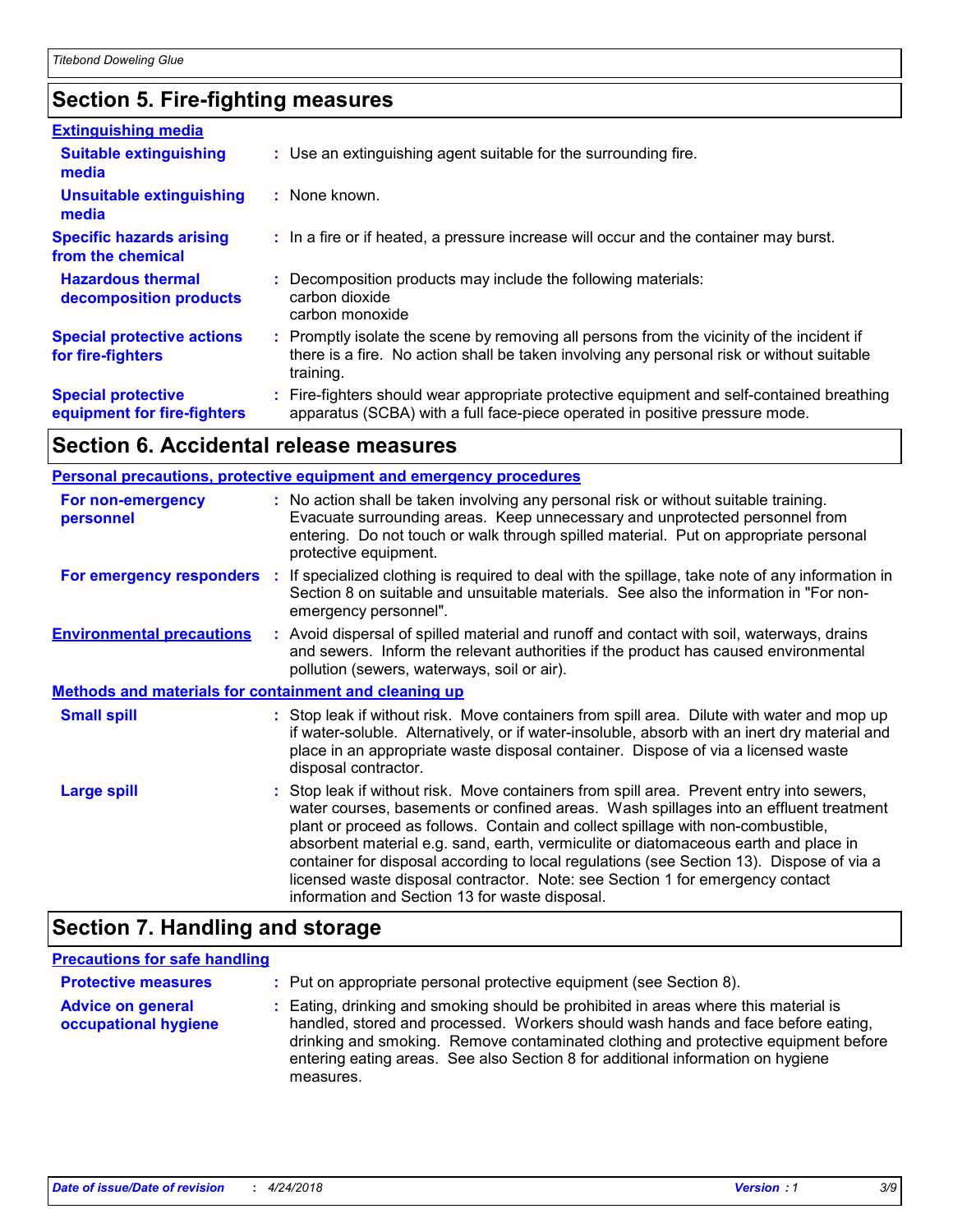## **Section 7. Handling and storage**

| <b>Conditions for safe storage,</b>       | : Store between the following temperatures: 10 to 32.222°C (50 to 90°F). Store in                                                                                                                                                                                                                                                                                                                                                                                                                                                                                       |
|-------------------------------------------|-------------------------------------------------------------------------------------------------------------------------------------------------------------------------------------------------------------------------------------------------------------------------------------------------------------------------------------------------------------------------------------------------------------------------------------------------------------------------------------------------------------------------------------------------------------------------|
| including any<br><b>incompatibilities</b> | accordance with local regulations. Store in original container protected from direct<br>sunlight in a dry, cool and well-ventilated area, away from incompatible materials (see<br>Section 10) and food and drink. Keep container tightly closed and sealed until ready for<br>use. Containers that have been opened must be carefully resealed and kept upright to<br>prevent leakage. Do not store in unlabeled containers. Use appropriate containment to<br>avoid environmental contamination. See Section 10 for incompatible materials before<br>handling or use. |

## **Section 8. Exposure controls/personal protection**

| <b>Control parameters</b>                         |                                                                                                                                                                                                                                                                                                                                                                                                 |
|---------------------------------------------------|-------------------------------------------------------------------------------------------------------------------------------------------------------------------------------------------------------------------------------------------------------------------------------------------------------------------------------------------------------------------------------------------------|
| <b>Occupational exposure limits</b>               |                                                                                                                                                                                                                                                                                                                                                                                                 |
| None.                                             |                                                                                                                                                                                                                                                                                                                                                                                                 |
| <b>Appropriate engineering</b><br><b>controls</b> | : Good general ventilation should be sufficient to control worker exposure to airborne<br>contaminants.                                                                                                                                                                                                                                                                                         |
| <b>Environmental exposure</b><br>controls         | Emissions from ventilation or work process equipment should be checked to ensure<br>they comply with the requirements of environmental protection legislation. In some<br>cases, fume scrubbers, filters or engineering modifications to the process equipment<br>will be necessary to reduce emissions to acceptable levels.                                                                   |
| <b>Individual protection measures</b>             |                                                                                                                                                                                                                                                                                                                                                                                                 |
| <b>Hygiene measures</b>                           | Wash hands, forearms and face thoroughly after handling chemical products, before<br>eating, smoking and using the lavatory and at the end of the working period.<br>Appropriate techniques should be used to remove potentially contaminated clothing.<br>Wash contaminated clothing before reusing. Ensure that eyewash stations and safety<br>showers are close to the workstation location. |
| <b>Eye/face protection</b>                        | Safety eyewear complying with an approved standard should be used when a risk<br>assessment indicates this is necessary to avoid exposure to liquid splashes, mists,<br>gases or dusts. If contact is possible, the following protection should be worn, unless<br>the assessment indicates a higher degree of protection: safety glasses with side-<br>shields.                                |
| <b>Skin protection</b>                            |                                                                                                                                                                                                                                                                                                                                                                                                 |
| <b>Hand protection</b>                            | : Chemical-resistant, impervious gloves complying with an approved standard should be<br>worn at all times when handling chemical products if a risk assessment indicates this is<br>necessary.                                                                                                                                                                                                 |
| <b>Body protection</b>                            | Personal protective equipment for the body should be selected based on the task being<br>performed and the risks involved and should be approved by a specialist before<br>handling this product.                                                                                                                                                                                               |
| <b>Other skin protection</b>                      | Appropriate footwear and any additional skin protection measures should be selected<br>based on the task being performed and the risks involved and should be approved by a<br>specialist before handling this product.                                                                                                                                                                         |
| <b>Respiratory protection</b>                     | Based on the hazard and potential for exposure, select a respirator that meets the<br>appropriate standard or certification. Respirators must be used according to a<br>respiratory protection program to ensure proper fitting, training, and other important<br>aspects of use.                                                                                                               |

## **Section 9. Physical and chemical properties**

## **Appearance**

| <b>Physical state</b> | $:$ Liquid.           |
|-----------------------|-----------------------|
| <b>Color</b>          | : White.              |
| <b>Odor</b>           | : Not available.      |
| <b>Odor threshold</b> | $:$ Not available.    |
| рH                    | $: 3.8 \text{ to } 5$ |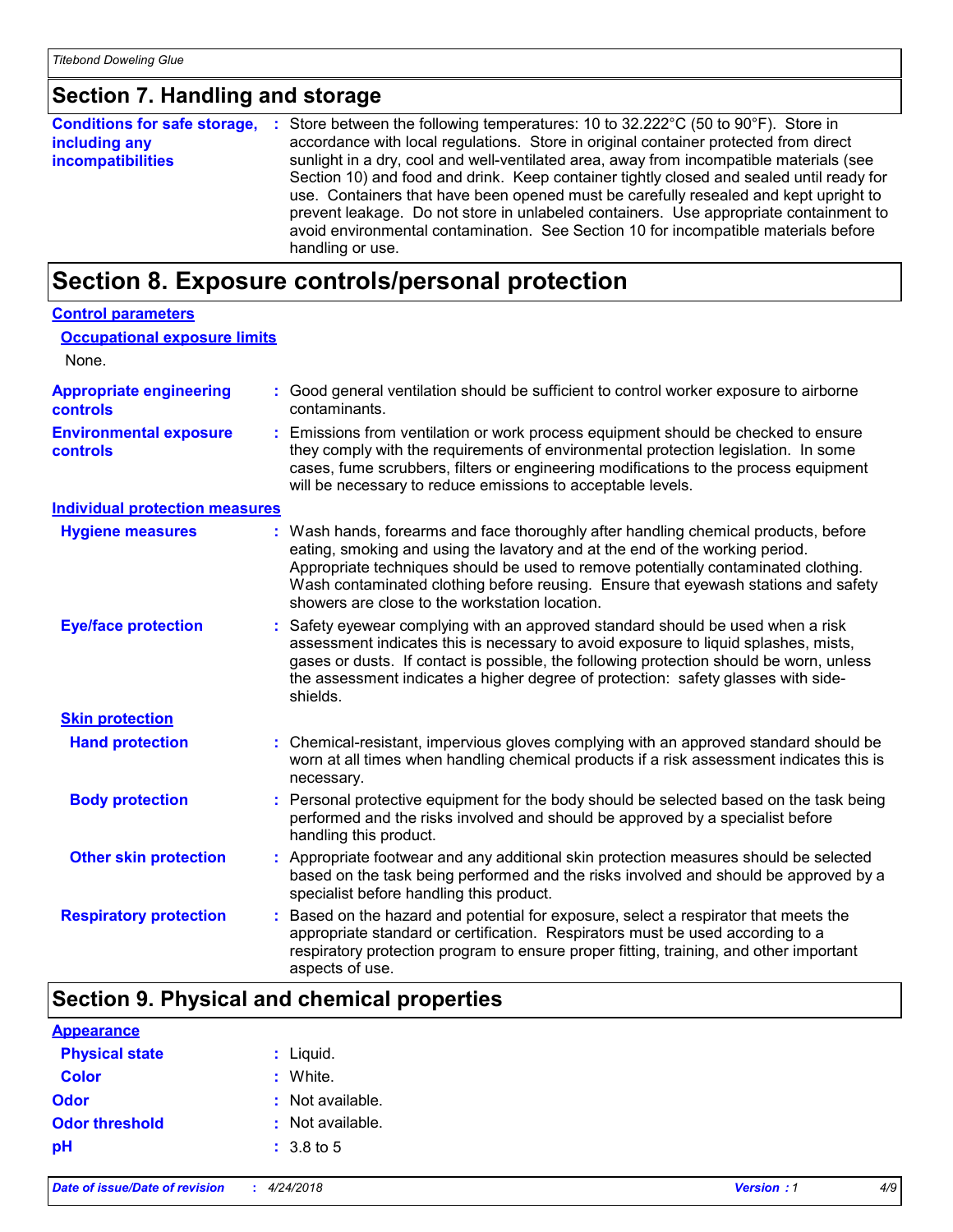### **Section 9. Physical and chemical properties**

| <b>Melting point</b><br>$:$ Not available.<br>: $98.889^{\circ}$ C (210 $^{\circ}$ F)<br><b>Boiling point</b> |
|---------------------------------------------------------------------------------------------------------------|
|                                                                                                               |
|                                                                                                               |
| : Closed cup: $>93.3^{\circ}$ C ( $>199.9^{\circ}$ F)<br><b>Flash point</b>                                   |
| <b>Evaporation rate</b><br>$:$ <1 (butyl acetate = 1)                                                         |
| <b>Flammability (solid, gas)</b><br>: Not available.                                                          |
| : Not available.<br>Lower and upper explosive<br>(flammable) limits                                           |
| <b>VOC (less water, less)</b><br>$: 5$ g/l<br>exempt solvents)                                                |
| <b>Volatility</b><br>$: 48.5\%$ (w/w)                                                                         |
| <b>Vapor density</b><br>$:$ Not available.                                                                    |
| : 1.09<br><b>Relative density</b>                                                                             |
| <b>Solubility</b><br>: Easily soluble in the following materials: cold water and hot water.                   |
| <b>Solubility in water</b><br>: Not available.                                                                |
| <b>Partition coefficient: n-</b><br>: Not available.<br>octanol/water                                         |
| <b>Auto-ignition temperature</b><br>$:$ Not available.                                                        |
| <b>Decomposition temperature</b><br>: Not available.                                                          |
| <b>Viscosity</b><br>: Not available.                                                                          |

### **Section 10. Stability and reactivity**

|    | No specific test data related to reactivity available for this product or its ingredients.              |
|----|---------------------------------------------------------------------------------------------------------|
|    | : The product is stable.                                                                                |
|    | : Under normal conditions of storage and use, hazardous reactions will not occur.                       |
| ÷. | No specific data.                                                                                       |
|    | No specific data.                                                                                       |
| ÷. | Under normal conditions of storage and use, hazardous decomposition products should<br>not be produced. |
|    |                                                                                                         |

## **Section 11. Toxicological information**

### **Information on toxicological effects**

### **Acute toxicity**

Not available.

### **Irritation/Corrosion**

Not available.

### **Conclusion/Summary**

- **Skin :** Prolonged or repeated contact can defat the skin and lead to irritation, cracking and/or dermatitis.
- **Eyes :** This product may irritate eyes upon contact.
- **Respiratory :** Inhalation of oil mist or vapors at elevated temperatures may cause respiratory irritation.

### **Sensitization**

Not available.

### **Mutagenicity**

Not available.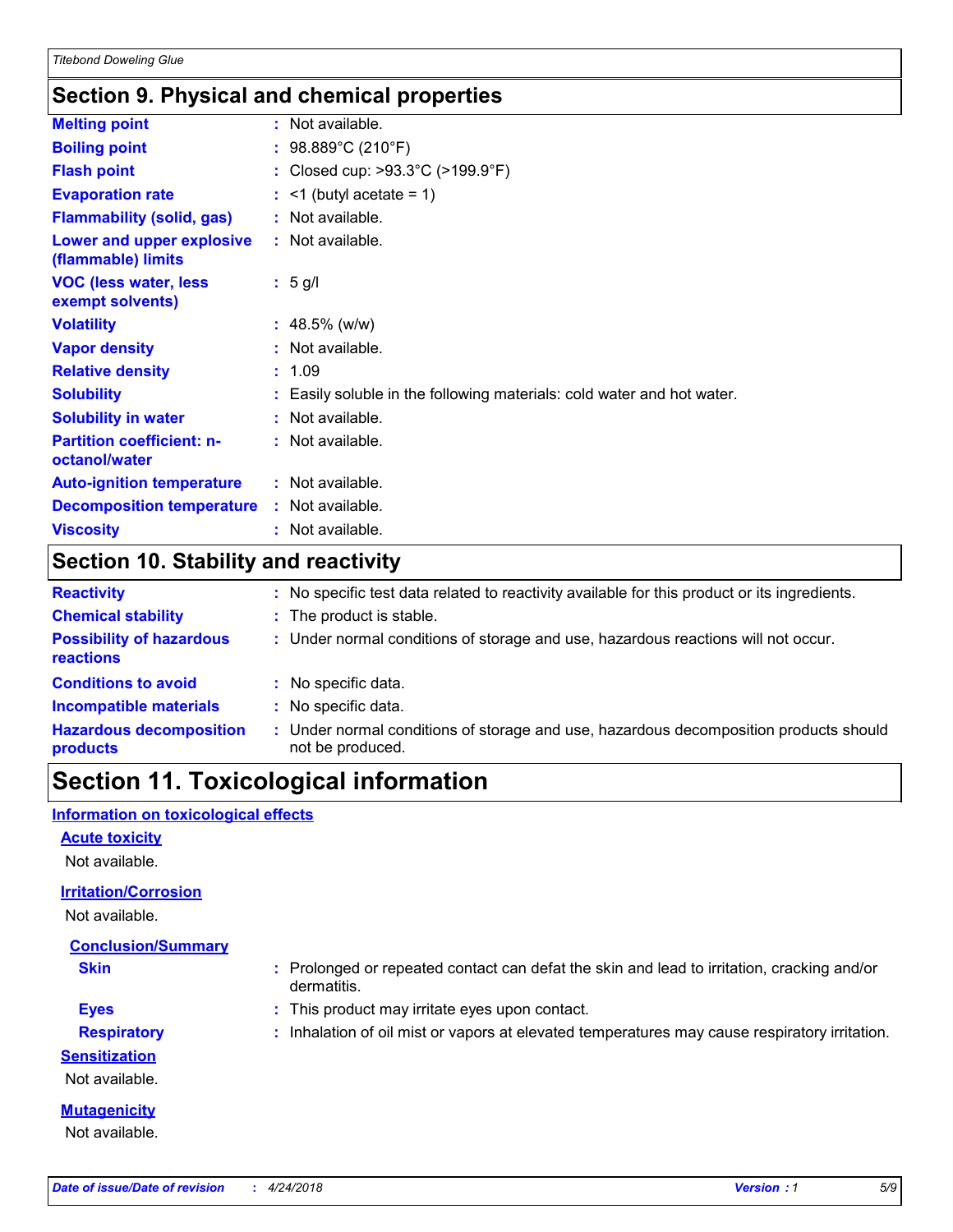## **Section 11. Toxicological information**

| <b>Carcinogenicity</b><br>Not available.                                    |                                                                                              |
|-----------------------------------------------------------------------------|----------------------------------------------------------------------------------------------|
| <b>Reproductive toxicity</b><br>Not available.                              |                                                                                              |
| <b>Teratogenicity</b><br>Not available.                                     |                                                                                              |
| <b>Specific target organ toxicity (single exposure)</b><br>Not available.   |                                                                                              |
| <b>Specific target organ toxicity (repeated exposure)</b><br>Not available. |                                                                                              |
| <b>Aspiration hazard</b><br>Not available.                                  |                                                                                              |
| <b>Information on the likely</b><br>routes of exposure                      | : Routes of entry anticipated: Oral, Inhalation.<br>Routes of entry not anticipated: Dermal. |
| <b>Potential acute health effects</b>                                       |                                                                                              |
| <b>Eye contact</b>                                                          | : This product may irritate eyes upon contact.                                               |
| <b>Inhalation</b>                                                           | : No known significant effects or critical hazards.                                          |
| <b>Skin contact</b>                                                         | : No known significant effects or critical hazards.                                          |
| <b>Ingestion</b>                                                            | : No known significant effects or critical hazards.                                          |
|                                                                             | <b>Symptoms related to the physical, chemical and toxicological characteristics</b>          |
| <b>Eye contact</b>                                                          | : No specific data.                                                                          |
| <b>Inhalation</b>                                                           | : No specific data.                                                                          |
| <b>Skin contact</b>                                                         | : No specific data.                                                                          |
| <b>Ingestion</b>                                                            | : No specific data.                                                                          |
|                                                                             | Delayed and immediate effects and also chronic effects from short and long term exposure     |
| <b>Short term exposure</b>                                                  |                                                                                              |
| <b>Potential immediate</b><br>effects                                       | : Not available.                                                                             |
| <b>Potential delayed effects : Not available.</b>                           |                                                                                              |
| <b>Long term exposure</b>                                                   |                                                                                              |
| <b>Potential immediate</b><br>effects                                       | : Not available.                                                                             |
| <b>Potential delayed effects</b>                                            | : Not available.                                                                             |
| <b>Potential chronic health effects</b>                                     |                                                                                              |
| Not available.                                                              |                                                                                              |
| <b>General</b>                                                              | : No known significant effects or critical hazards.                                          |
| <b>Carcinogenicity</b>                                                      | No known significant effects or critical hazards.                                            |
| <b>Mutagenicity</b>                                                         | No known significant effects or critical hazards.                                            |
| <b>Teratogenicity</b>                                                       | No known significant effects or critical hazards.                                            |
| <b>Developmental effects</b>                                                | : No known significant effects or critical hazards.                                          |
| <b>Fertility effects</b>                                                    | : No known significant effects or critical hazards.                                          |
| <b>Numerical measures of toxicity</b>                                       |                                                                                              |
| <b>Acute toxicity estimates</b>                                             |                                                                                              |
| Not available.                                                              |                                                                                              |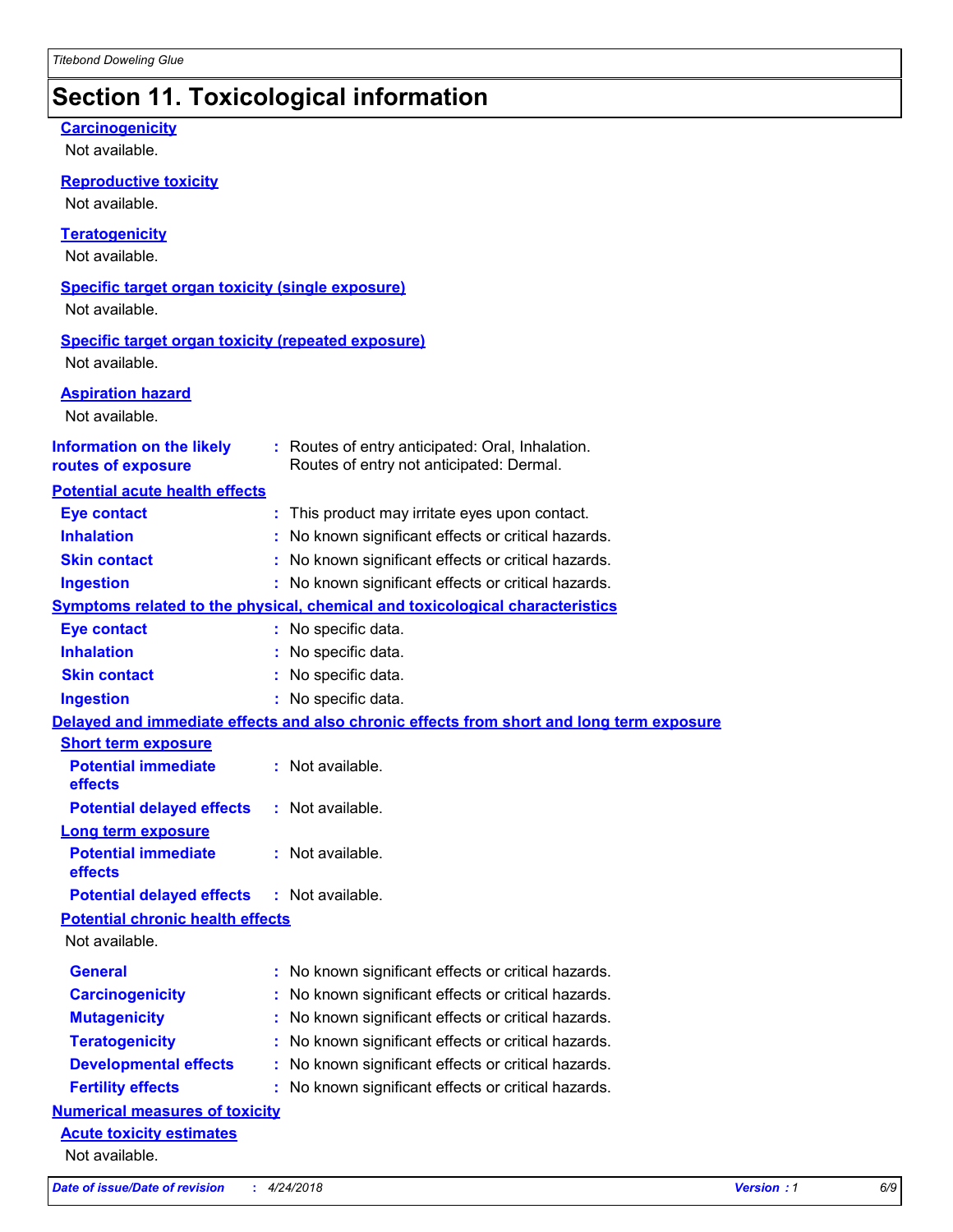## **Section 12. Ecological information**

### **Toxicity**

Not available.

### **Persistence and degradability**

**Bioaccumulative potential** Not available. Not available.

| <b>Mobility in soil</b>                                 |                                                     |
|---------------------------------------------------------|-----------------------------------------------------|
| <b>Soil/water partition</b><br><b>coefficient (Koc)</b> | : Not available.                                    |
| <b>Other adverse effects</b>                            | : No known significant effects or critical hazards. |

## **Section 13. Disposal considerations**

The generation of waste should be avoided or minimized wherever possible. Disposal of this product, solutions and any by-products should at all times comply with the requirements of environmental protection and waste disposal legislation and any regional local authority requirements. Dispose of surplus and non-recyclable products via a licensed waste disposal contractor. Waste should not be disposed of untreated to the sewer unless fully compliant with the requirements of all authorities with jurisdiction. Waste packaging should be recycled. Incineration or landfill should only be considered when recycling is not feasible. This material and its container must be disposed of in a safe way. Empty containers or liners may retain some product residues. Avoid dispersal of spilled material and runoff and contact with soil, waterways, drains and sewers. **Disposal methods :**

## **Section 14. Transport information**

|                                      | <b>DOT</b><br><b>Classification</b> | <b>TDG</b><br><b>Classification</b> | <b>Mexico</b><br><b>Classification</b> | <b>ADR/RID</b>               | <b>IMDG</b>              | <b>IATA</b>              |
|--------------------------------------|-------------------------------------|-------------------------------------|----------------------------------------|------------------------------|--------------------------|--------------------------|
| <b>UN number</b>                     | Not regulated.                      | Not regulated.                      | Not regulated.                         | Not regulated.               | Not regulated.           | Not regulated.           |
| <b>UN proper</b><br>shipping name    |                                     |                                     |                                        |                              |                          |                          |
| <b>Transport</b><br>hazard class(es) | $\overline{\phantom{0}}$            | $\overline{\phantom{0}}$            | $\qquad \qquad$                        | $\qquad \qquad \blacksquare$ | $\overline{\phantom{0}}$ | $\overline{\phantom{0}}$ |
| <b>Packing group</b>                 | $\blacksquare$                      | -                                   |                                        | -                            |                          | -                        |
| <b>Environmental</b><br>hazards      | No.                                 | No.                                 | No.                                    | No.                          | No.                      | No.                      |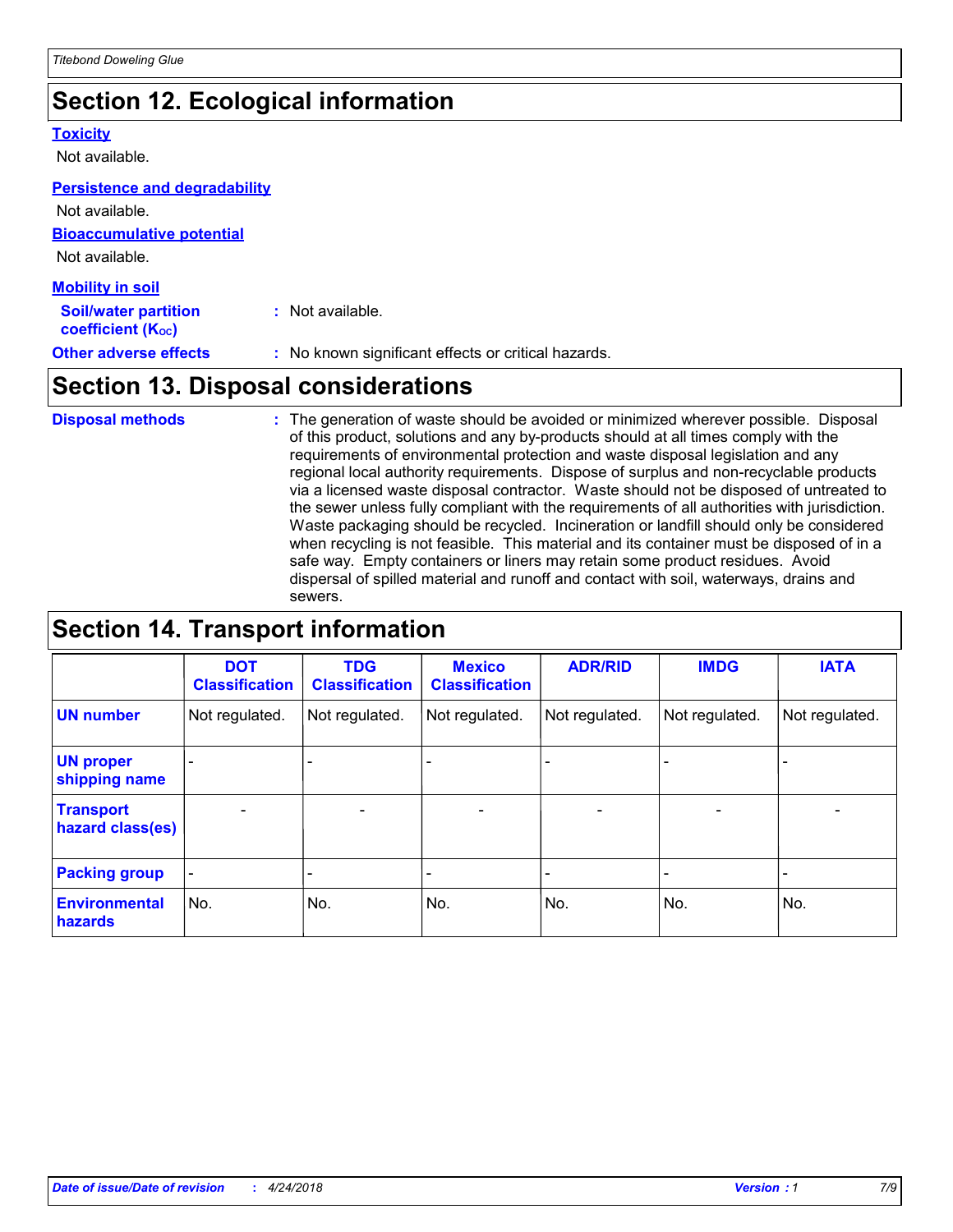## **Section 15. Regulatory information**

### **U.S. Federal regulations**

### **SARA 302/304**

### **Composition/information on ingredients**

No products were found.

| SARA 304 RQ | Not applicable. |
|-------------|-----------------|
|-------------|-----------------|

### **SARA 311/312**

**Classification :** Not applicable.

### **Composition/information on ingredients**

No products were found.

### **State regulations**

| <b>Massachusetts</b>       | : None of the components are listed. |
|----------------------------|--------------------------------------|
| <b>New York</b>            | : None of the components are listed. |
| <b>New Jersey</b>          | : None of the components are listed. |
| <b>Pennsylvania</b>        | : None of the components are listed. |
| <b>California Prop. 65</b> |                                      |

None of the components are listed.

### **International regulations**

|             | <b>Chemical Weapon Convention List Schedules I, II &amp; III Chemicals</b> |  |  |  |
|-------------|----------------------------------------------------------------------------|--|--|--|
| Not listed. |                                                                            |  |  |  |

### **Montreal Protocol**

Not listed.

### **Stockholm Convention on Persistent Organic Pollutants** Not listed.

### **UNECE Aarhus Protocol on POPs and Heavy Metals**

Not listed.

### **Inventory list**

| <b>China</b>                   |  |
|--------------------------------|--|
| <b>United States TSCA 8(b)</b> |  |
| inventory                      |  |

**:** All components are listed or exempted. **:** All components are listed or exempted.

## **Section 16. Other information**

**Hazardous Material Information System (U.S.A.)**



**Caution: HMIS® ratings are based on a 0-4 rating scale, with 0 representing minimal hazards or risks, and 4 representing significant hazards or risks. Although HMIS® ratings and the associated label are not required on SDSs or products leaving a facility under 29 CFR 1910.1200, the preparer may choose to provide them. HMIS® ratings are to be used with a fully implemented HMIS® program. HMIS® is a registered trademark and service mark of the American Coatings Association, Inc.**